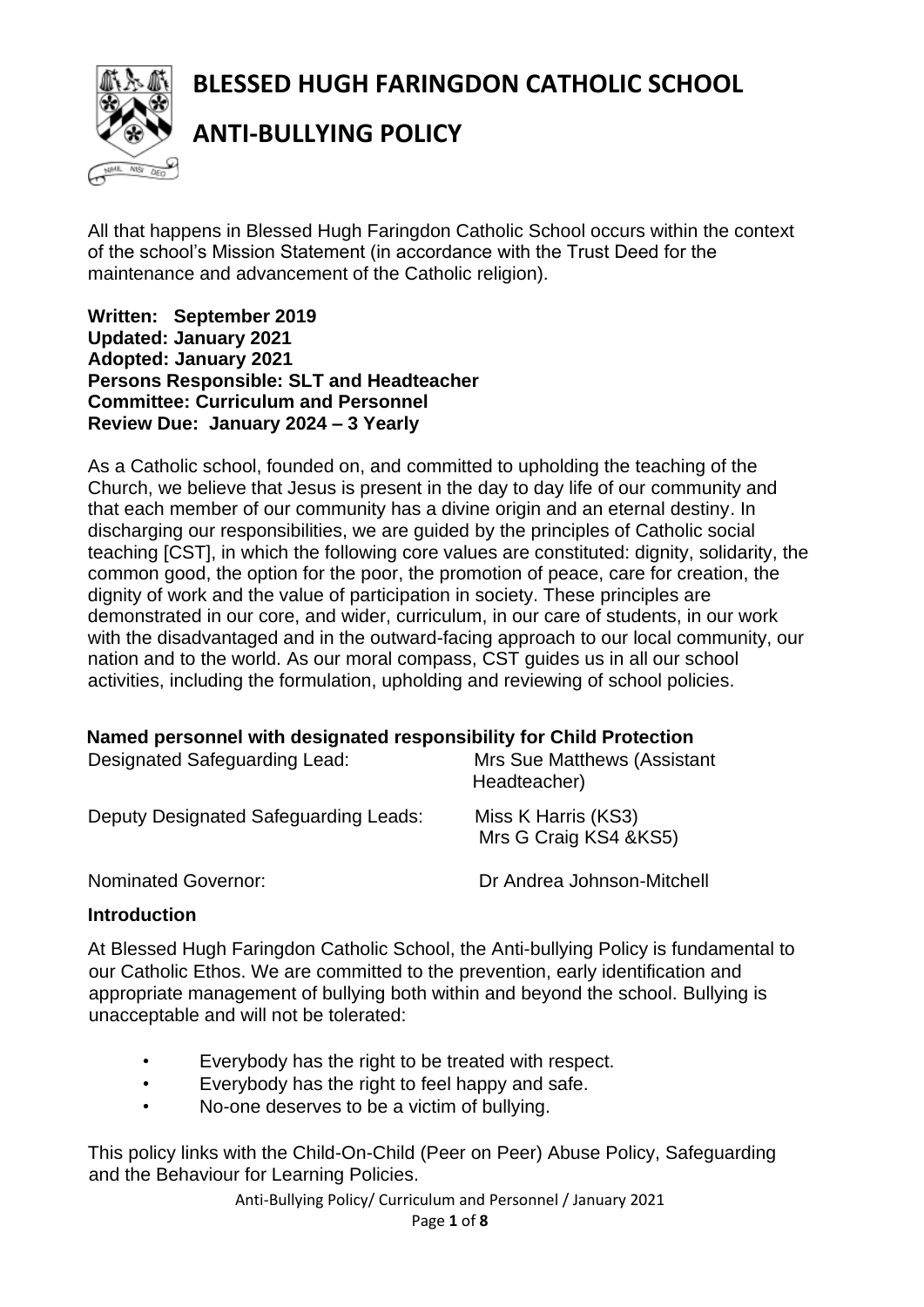By law the school must:

- report illegal forms of bullying to the police including:
- o violence or assault;
- o theft;
- $\circ$  repeated harassment or intimidation, for example name calling, threats and abusive phone calls, emails or text messages;
- o hate crimes.
- Call 999 where someone is in immediate danger.
- Ensure all teachers, students and parents are aware of the policy and its content. (Staff are required to read it annually and digitally sign to confirm this).
- Follow anti-discrimination law meaning staff must act to prevent discrimination, harassment and victimisation within the school.

### **What is bullying?**

Bullying is any behaviour in the real or virtual (cyber) world that can be defined as a physical, psychological, social or verbal attack on those who are powerless to resist, causing distress and suffering. It includes racist, sexist and homophobic behaviour and also any bullying or discrimination and /or prejudice based on religion, culture, special educational need or disability.

Bullying is sustained and repeated over time. It is an abuse of power that is persistent and personal to the individual student. Bullying involves an imbalance of power and makes the victim feel powerless to defend themselves. Two people of the same strength having a fight or quarrel is not deemed to be bullying.

### **Cyberbullying**

Digital technology plays an increasing role in students' lives, both educationally and socially. We are committed to helping all members of the school community to understand both its benefits and risks, to equip students with the knowledge and skills to be able to use technology safely and responsibly and to understand the dangers of cyberbullying to the perpetrator and victim. Measures are in place to prevent and respond to incidents of cyberbullying in school or within the school community.

(See Appendix 1: Types, symptoms and causes of bullying)

#### **Preventing Bullying:**

#### **Staff Responsibilities**

Staff at Blessed Hugh Faringdon Catholic School have a responsibility to ensure that students in their care remain safe Incidents of bullying should not be ignored and any incident in the classroom, corridors or playground should be acted on and reported. Staff are required to be vigilant, at all times and in all contexts, to bullying in all its forms.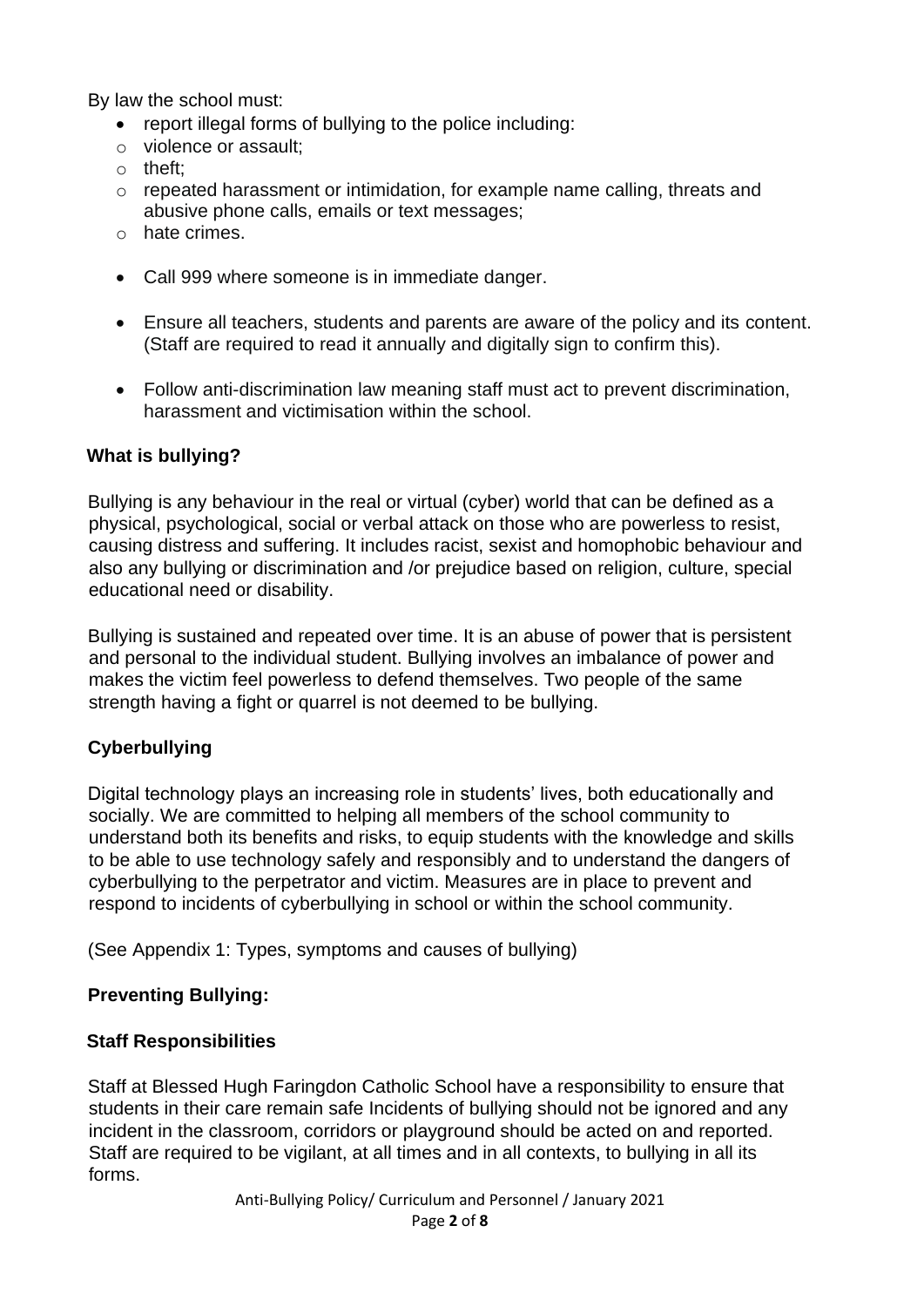It is an expectation that members of staff:

- Arrive promptly at their allocated duties.
- Be vigilant at all times for threatening behaviour, money being exchanged or groups attempting to hide behaviour.

• Report bullying incidents immediately to the appropriate tutor, Year Leader, Pastoral and Achievement Co-ordinator or Deputy Designated Safeguarding Lead.

• Request help if necessary

# **Taking Action**

We use the following to implement our zero-tolerance approach:

- Assemblies, PSHE, group and individual discussions with students.
- Clear procedures to investigate and deal with incidents of bullying.
- Reassure students that asking for help is the right course of action.
- Ensure our policy and practices remain up-to-date and effective as legislation and circumstances change.
- Recognise and praise positive and supportive behaviour amongst students.
- Work to develop empathy and emotional intelligence within our community.
- Treat incidents seriously and dealt with them promptly.
- Maintain clear records and monitor the impact of our actions.
- Recognise that being 'different' is a significant factor and work with our community to embrace and celebrate diversity in line with our ethos.
- Provide pastoral and counselling support to victims to build their selfconfidence and resilience.

(See Appendix 2: Procedures for Dealing with Incidents of Bullying)

# **Monitoring**

Working with and via their tutor team, the safeguarding team, Counsellor and Pastoral and Achievement Co-ordinator, Year Leaders:

• Monitor the behaviour of the students and address concerns.

• Devise strategies for monitoring the handling of individual cases in accordance with the specific needs of those involved.

• Ensure that students are fully aware of the forms that bullying can take, the importance of tolerance and of the consequences of bullying behaviour to the victim and the perpetrator.

• Audit, regularly review and revise the content and delivery of the PSHE Programme accordingly.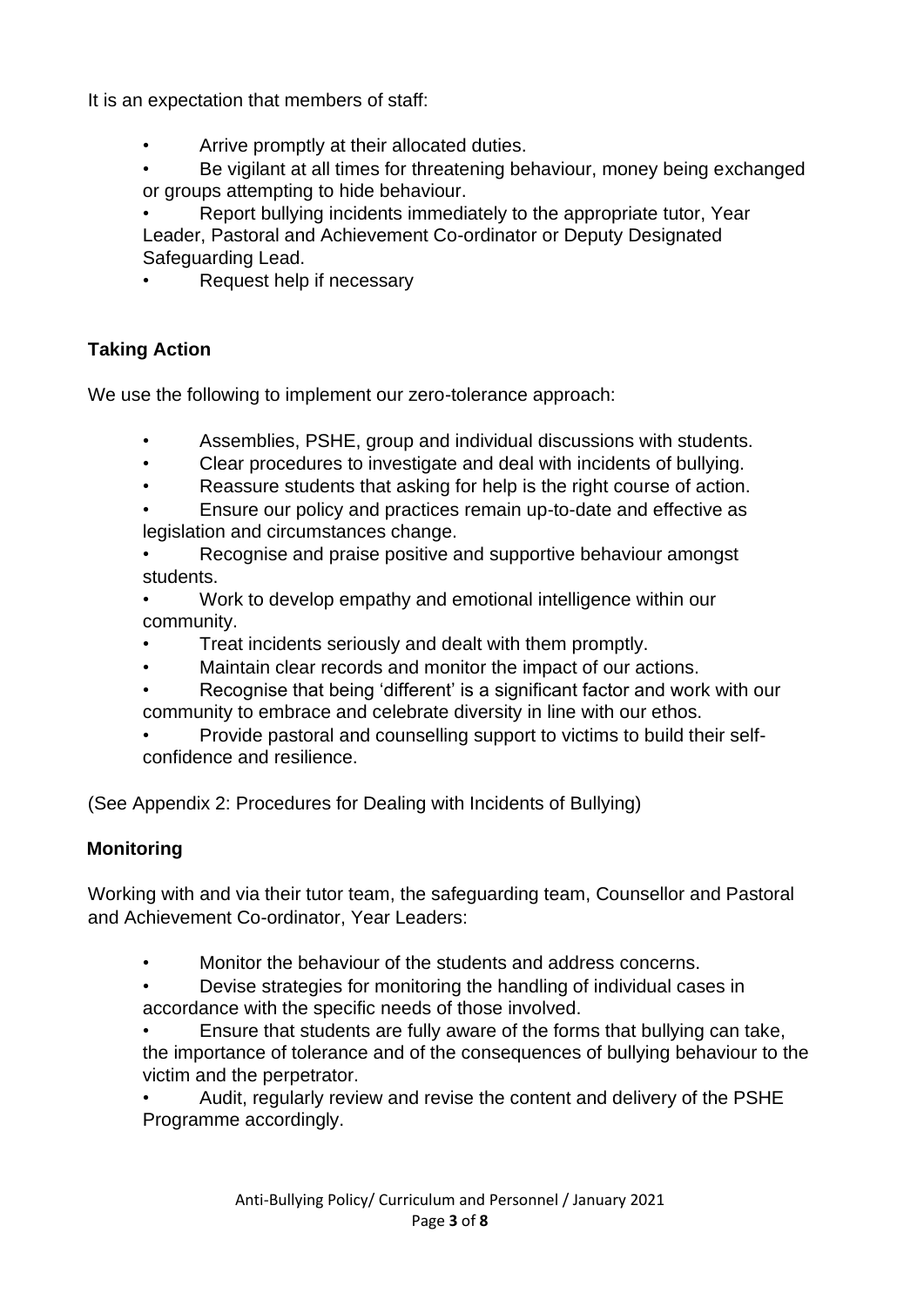## **Evaluation**

The success of the policy hinges on the following and regular review of records provides the information we need to measure our success and action plan as required:

- raised awareness of bullying and its consequences;
- evidence that incidents are dealt with effectively;
- evidence of increased respect and positive relationships;
- a reduction in bullying incidents.

## **External Support Agencies**

**Anti-bullying Alliance** - the alliance brings together over 60 organisations into one network with the aim of reducing bullying. Their website has a parent section with links to recommended organisations who can help with bullying issues [www.anti](http://www.anti/)[bullyingalliance.org.uk](http://www.anti-bullyingalliance.org.uk/)

### **Kidscape**

www.kidscape.org.uk / 02077303300

**Childline** – advice and stories from students who have survived bullying: **www**[.childline.org.uk](http://www.childline.org.uk/) / 08000 1111

**Bullying on line** [www.bullying.co.uk](http://www.bullying.co.uk/)

### **Useful sources of information**

**Kidsmart:** [www.kidsmart.org.uk](http://www.kidsmart.org.uk/)

This website informs about potential online dangers (including bullying), and advice on how to stay safe whilst using social media.

**Think U Know** - the Child Exploitation and Online Protection Centre (CEOP), has produced a set of resources around internet safety for secondary schools [www.thinkuknow.co.uk](http://www.thinkuknow.co.uk/)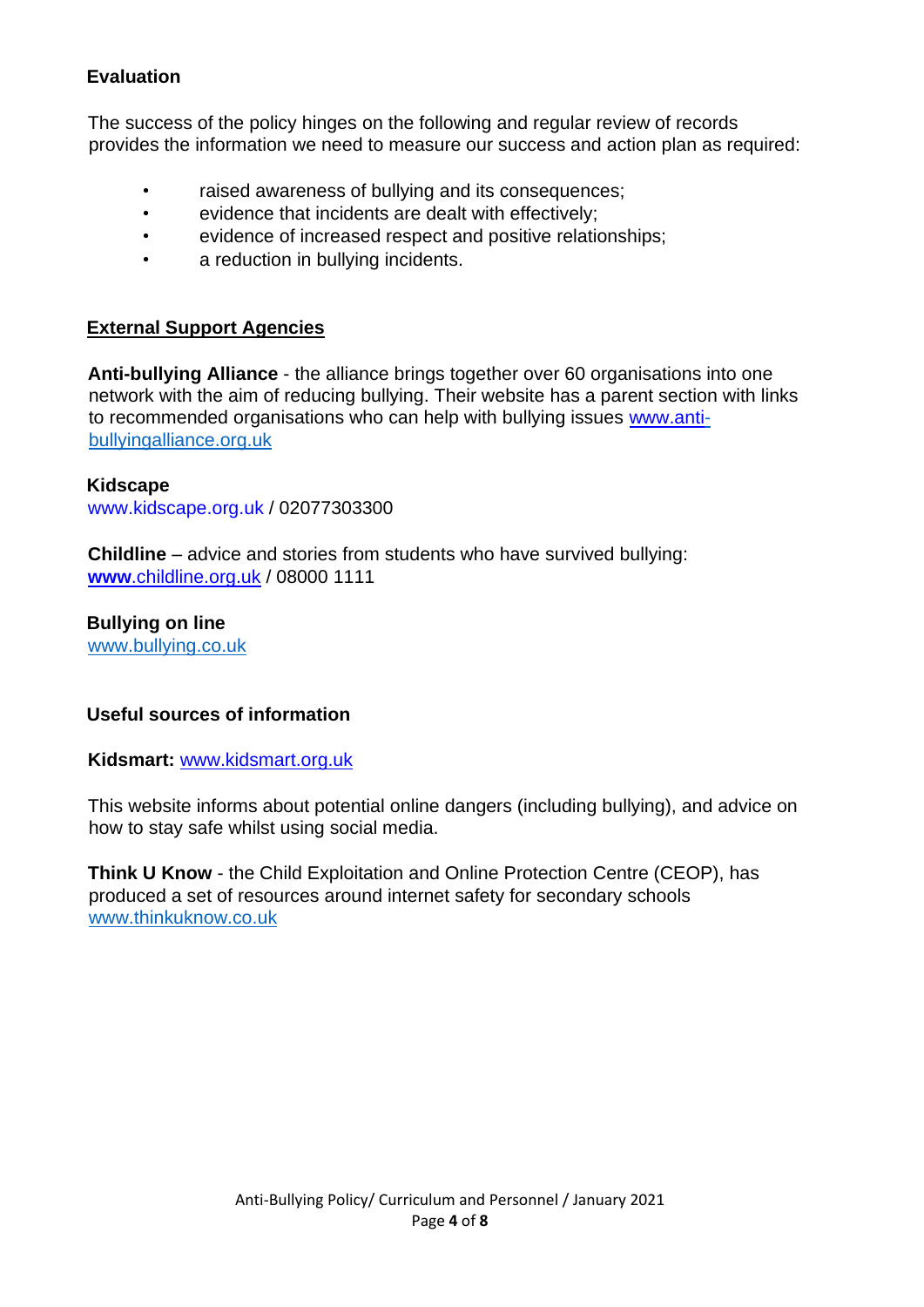# **Appendix 1**

# **Types, Symptoms and Causes of Bullying**

# **Types of bullying**

- Emotional (being unfriendly, tormenting, threatening behaviour).
- Social (Ostracism or rejection by peer group).
- Verbal (name calling, sarcasm, spreading rumours, teasing).
- Physical (pushing, kicking, hitting, punching or any use of violence).
- Extortion (demanding money/goods with threats).
- Cyberbullying (all areas of internet, email and internet chatroom misuse. Mobile threats by text messaging and calls.

o Misuse of associated technology i.e.: camera and video facilities including those on mobile phones.

o Racist (racial taunts, graffiti, gestures).

- Sexual (unwanted physical contact, sexually abusive comments).
- Homophobic (because of, or focussing on the issue of sexuality, gender identity or transgender).

# **Signs and symptoms of bullying**

A person may indicate by signs or behaviours that they are being bullied. Teachers and parents should be aware of these possible signs and should investigate if the person:

- Is frightened of walking to or from school or changes route.
- Doesn't want to go on the bus.
- Begs to be driven to school
- Experiences changes to their usual routine.
- Is unwilling to go to school (school phobic).
- Begins to truant.
- Becomes withdrawn, anxious or lacking in confidence.
- Becomes aggressive, abusive, disruptive or unreasonable.
- Starts stammering.
- Cries themselves to sleep at night or has nightmares.
- Experiences illness in the morning.
- Performance in school work begins to drop.
- Comes home or to school with clothes torn, property damaged or

'missing'.  $\square$  Asks for money or starts stealing money.

- Has dinner or other monies continually 'lost'.
- Has unexplained cuts or bruises.
- Changes eating habits.
- Is frightened to say what is wrong.
- Is afraid to use the internet or mobile phone.
- Is nervous or jumpy when a cyber-message is received.
- Gives improbable excuses for their behaviour.
- Threatens or attempts suicide.

Anti-Bullying Policy/ Curriculum and Personnel / January 2021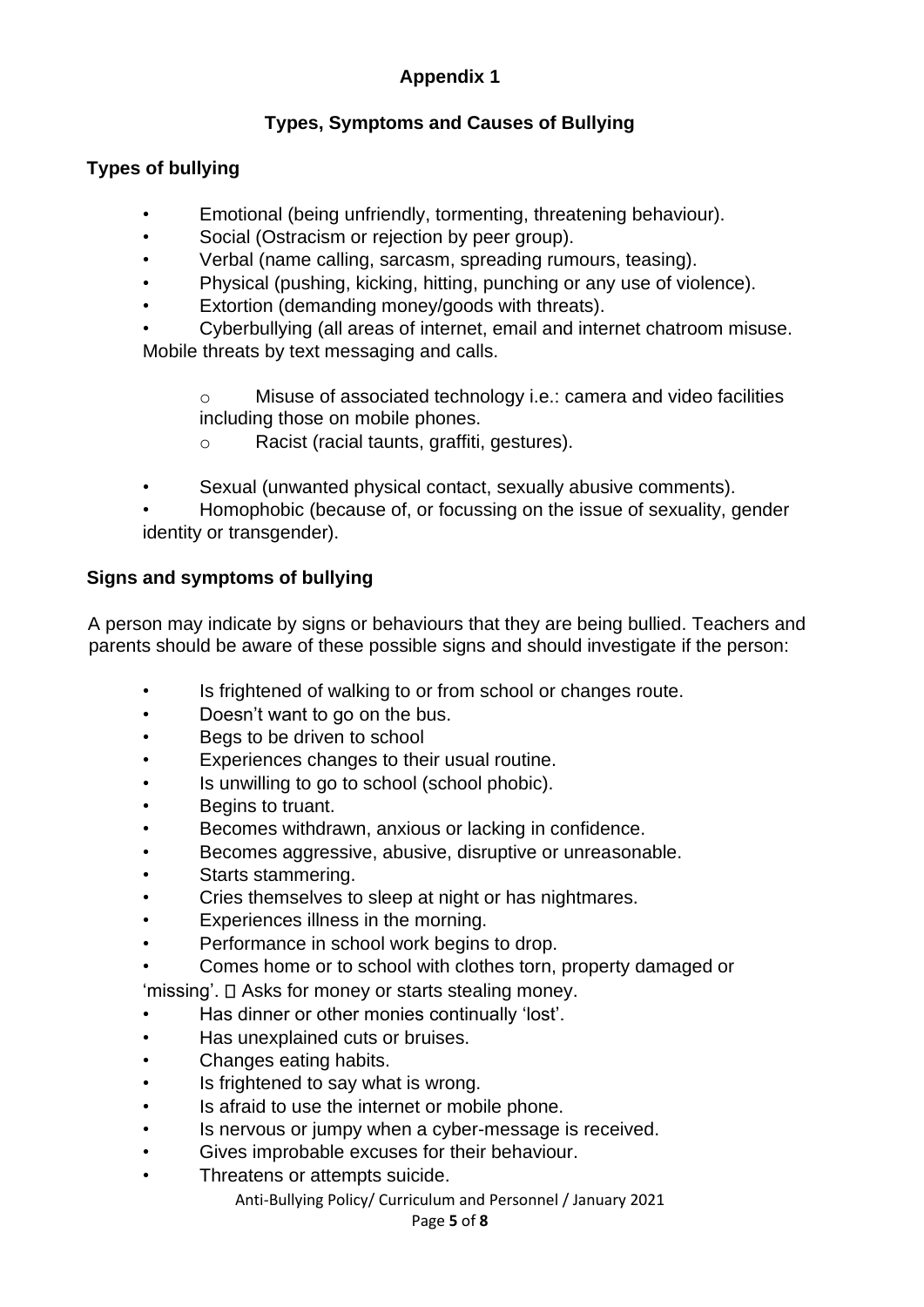- Threatens or attempts self-harm.
- Threatens or attempts to run away.

## **What causes Bullying?**

People bully for different reasons. These might include:

- wanting to feel powerful
- Jealously
- fun
- to feel good about themselves
- to appear to be in control
- to look good in front of other people
- to feel popular
- peer pressure
- because they want something (attention, possession or friends)
- because they are being bullied themselves
- because they see and pick on an easy target (small, won't tell anyone, lonely or different in some way)

*Parents who are concerned about any of these symptoms should contact the appropriate Year Leader or the Pastoral Support Team.*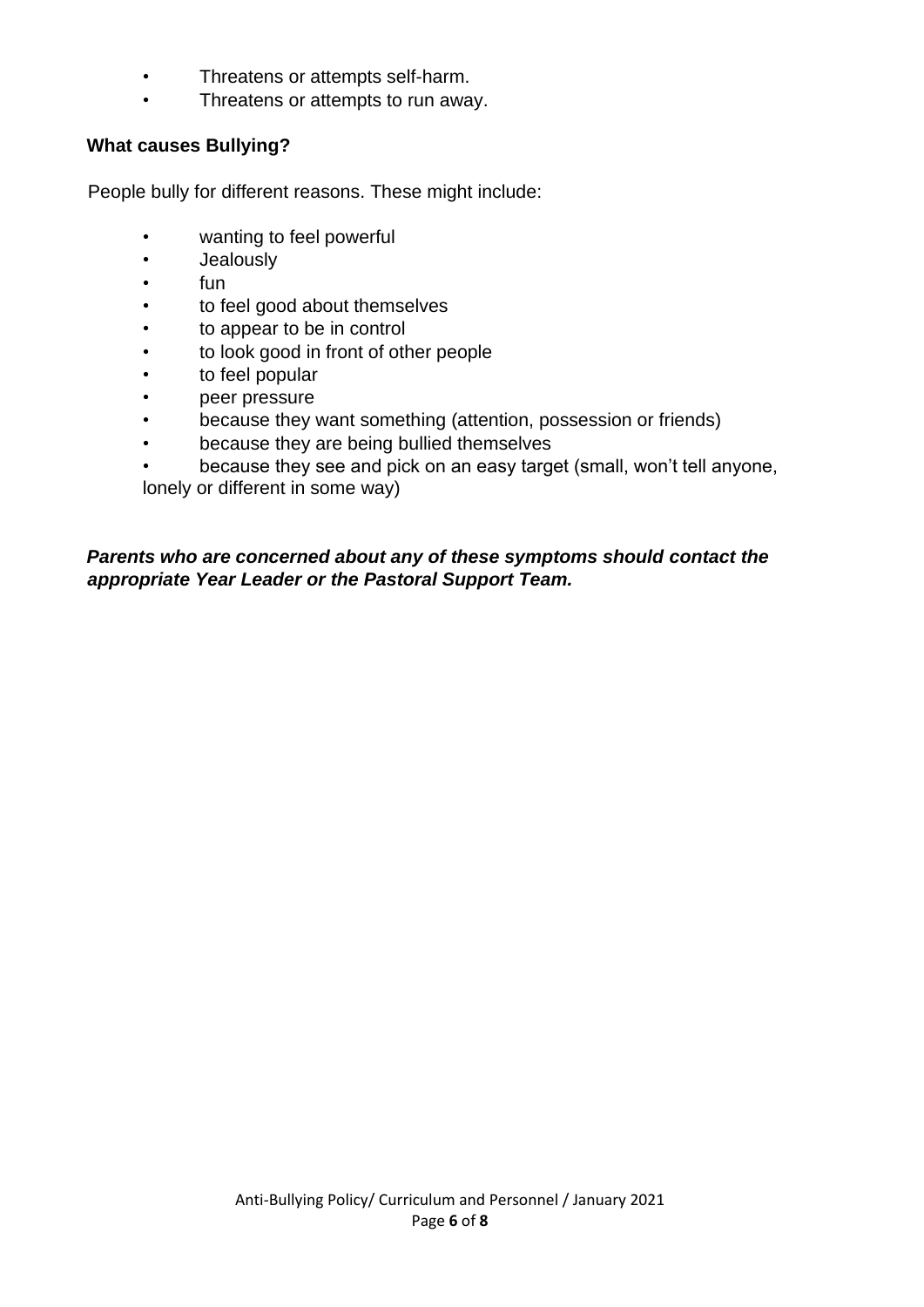# **Appendix 2**

# **Procedures for Dealing with Incidents of Bullying**

## **Noting and Recording**

• All incidents of alleged bullying will be recorded on an incident form and given to relevant Year Head.

• The relevant Tutor/Year Head will then decide on what action is to be taken.

• The Headteacher is responsible for maintaining files for security and confidentiality for at least seven years after they leave school.

These files may be accessed by students/parents in the future.

• Comments made should be factual, non-judgmental and objective.

# **Procedures for Teachers Dealing with Reported Incidents:**

If a student informs you of an incident of bullying affecting either themselves or a friend, follow these steps:

Listen; encourage the student to tell their story as this is a very important first step.

Take notes; record all the details such as date, time, location, names of those involved, witnesses etc. student's own words must be recorded.

• Reassure; tell the student that help is available, action will be taken to investigate, it is not their fault and that they will not have to face this on their own.

Satisfy yourself that no student is in immediate danger.

• Confidentiality is respected and the student's privacy is protected, but a teacher must not give guarantees not to tell anyone.

• Inform the Year Leader/Pastoral and Academic Co-ordinator without delay. Complete the Recording Bullying Incident Form

• The Year Leader/Pastoral and Achievement Co-ordinator will take the appropriate action, involving the safeguarding team if required, and report the incident to the Headmaster.

• Records of all actions taken will be recorded in line with school procedures.

# **Procedures for Nominated Staff Member Investigating the Reported Incident**

Appropriate actions should be taken as follows:

- Talking with the victim and providing appropriate support;
- Talking with the alleged bully about their behaviour and its consequences.

• Both parties, individually, writing an account of the behaviours and their effects.

• Discuss possible solutions with both parties separately or together where appropriate.